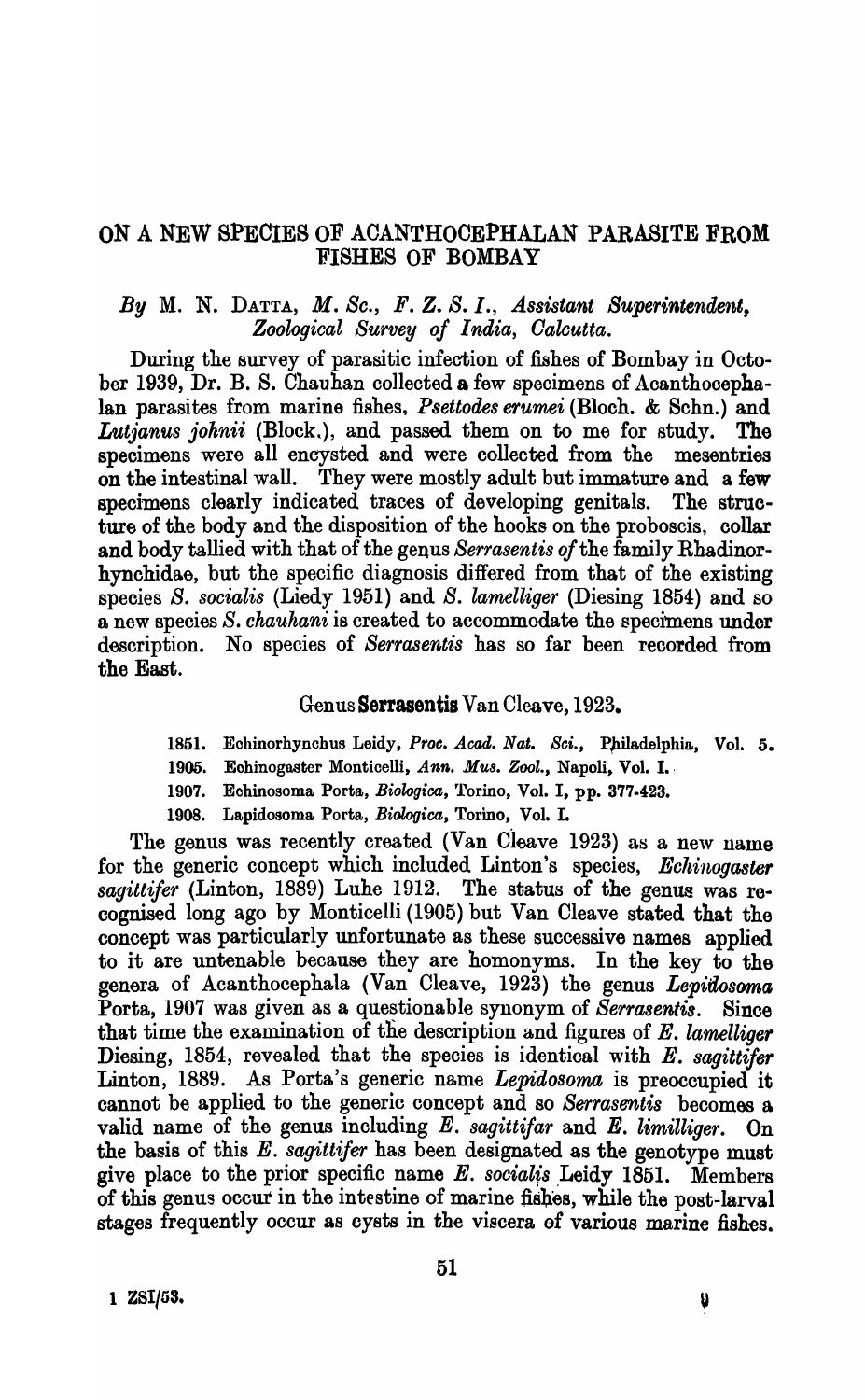### Serrasentis chauhani, sp. nov.

The body is elongated and externally furrowed to give an appearance of annulation on the posterior side. On an average the male measured  $8.625$  mm.  $\times$  0.522 mm. and the female 6.036 mm.  $\times$  0.460 mm. The proboscis is clavate, bluntly rounded in front narrowing to the base, near its anterior portion it measure 0.736 mm.  $\times$  0.253 mm. It is armed with 16-20 rows of 14-16 hooks each, followed by a spineless region, termed as neck. The neck is followed by the body proper which starts from the base of the proboscis. At the anterior end of the body there are 6-10 circles of 16-20 hooks each, termed as collar spines, followed by a spineless region after which there are about 22 ventrally placed semicircles of 12-24 strong hooks each. Thus the cuticular hooks are in two groups. These hooks are triangular arrow shaped and strong covered



TEXT. FIG. 1.-Serrasentis chauhanii sp. nov.,

a. anterior part of the body showing arrangement of spines; b. hooks of proboscis colla and cuticular semi-circles magnified; c. a small immature specimen showing a few body hooks and the proboscis sheath; d. a devlepoed specimen inside cyst wall, posterior portion shrunken and annulated.

 $ch.$  Collar hooks;  $cw.$  cyst wall;  $ng.$  nerve ganglion;  $ps.$  proboscis sheath; ph. proboscis hooks; sh. semi-circular ventral hooks; rm. retractor muscles.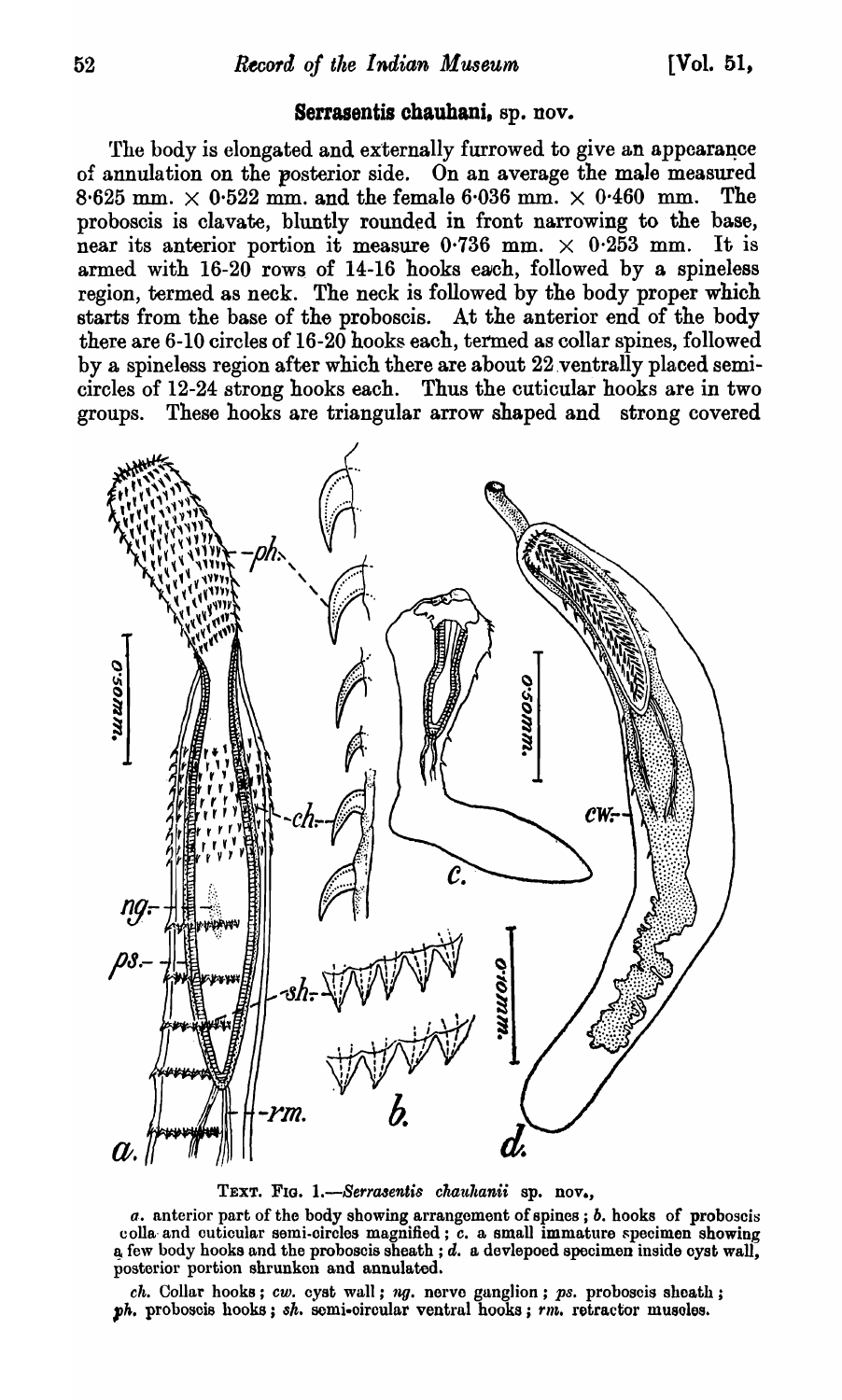with cuticular theca. In the ventral semicircular rows the disposition of spines in each circles is seen as follows :---i-26, ii-24, iii-20, iv-20,  $v$ -22, vi-24, vii-20, viii-xiii-19, xiv-xviii-16, thereafter the number of hooks diminishes to 12 and later a further reduction to a few in number is marked. After the 20th row two more marginal hooks are seen to indicate the last two cuticular semicircles.

The sexual characters were marked in one specimen where traces of genitals were present. One oval mass was seen suspended by suspensory ligaments from the base of the proboscis sheath to form the ovary later on.



TEXT FIG. 2-Serrasentis chauhani sp. nov.

a. anterior portion of female showing ovary formation; b. female genitalia; e. Vaginal portion magnified.

bh. body hooks; ch. collar hook eng. central nerve ganglian. ph. proboscis hooks; ov. ovary; u. uterus; v. vagina;  $\mu$ m. vaginal muscles; vu. vulva. 1 ZSI/53. 10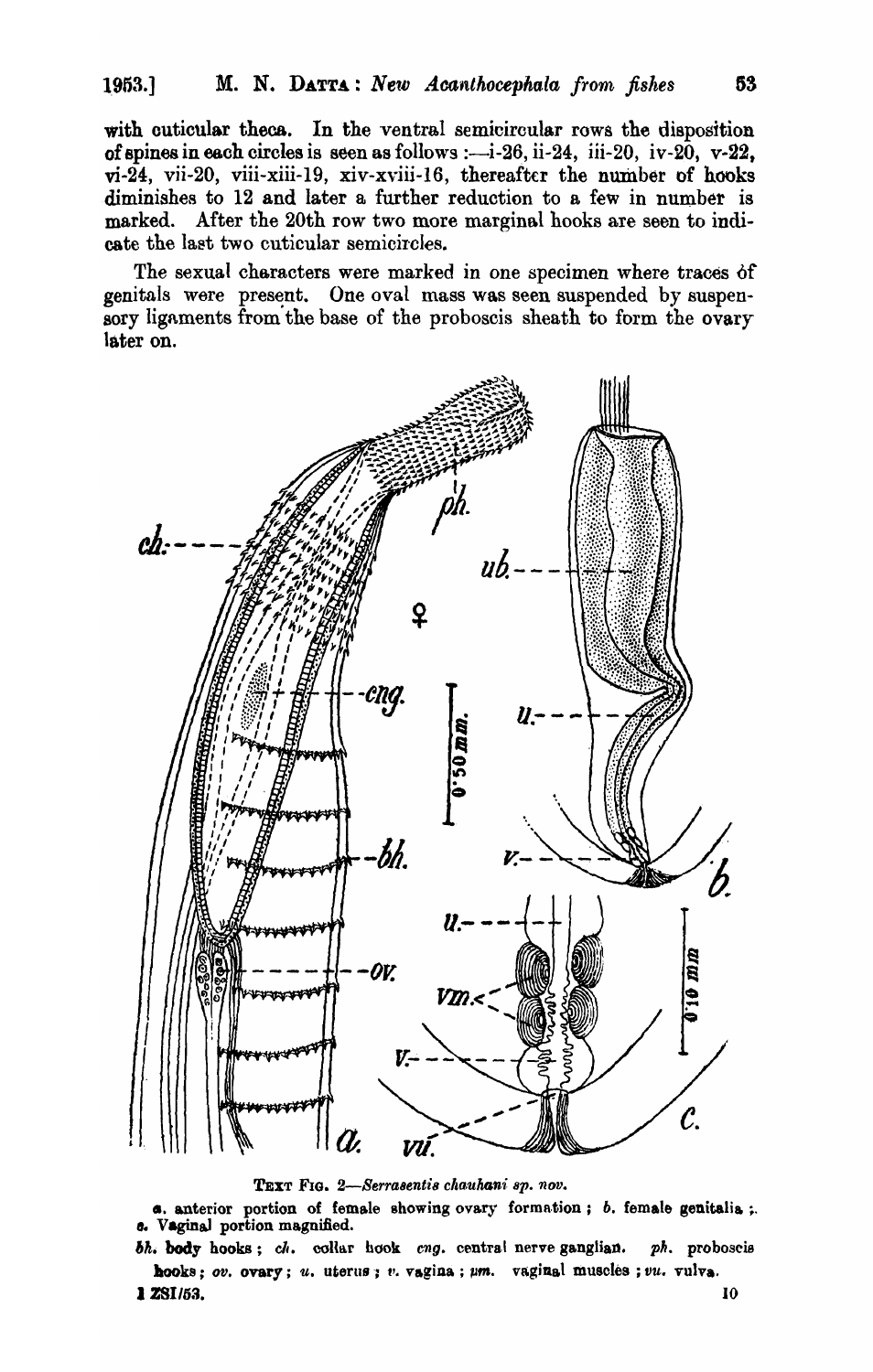The rest of the female genitalia were also formed such as the uterine bell, suspended by the suspensory ligament, the uterus, vagina and the strong vaginal muscles and vulva (Text-fig. 2).

The liminiscii were distinguished as a pair a long filamentous structures hanging from the base of the proboscis. The proboscis sheath was thick walled and made up of two layer, the upper one thick and the inner a loose texture. The nerve ganglion was present.

It will be seen from the comparative chart given below that the new species differs from S. lamelliger and S. socialis in the dimensions of the body, number of circles of hooks on the proboscis and their number in each circle, the number of ventral semicircles of spines and their number in each circle.

| Male.            | S. lamelliger<br>(Diesing)<br>1854). | S. sagittifer<br>(Valentine)<br>1923)                              | S. socialis<br>(Van Cleave<br>1924). | S. chauhani<br>sp. nov.                  |
|------------------|--------------------------------------|--------------------------------------------------------------------|--------------------------------------|------------------------------------------|
| Male             | 25.0                                 | $6.40 - 9.20$                                                      | $18 - 023 - C$                       | $8.625 \times 0.552$                     |
| Female.          | $\bullet$                            |                                                                    | $\bullet$                            | $6.036 \times 0.460$                     |
| Probosois        | $\mathbf{h}$                         | $0.90 - 1.20 \times$<br>$0.44 - 0.52$                              | $\ddot{\phantom{a}}$                 | 0.736 $\times$ 0.253                     |
| Proboscis sheath |                                      | $1 - 80$                                                           | $\bullet$                            | $1.748 \times 0.276$                     |
| Proboscis hooks  | 6 of 12-16                           | 18-12 of 16-18                                                     | 24 of 16-18                          | 16-20 circles of<br>14.16                |
| Collar hooks     |                                      | 8-10 circles                                                       |                                      | 6-10 circles<br>of<br>14-16              |
| Cutioular hooks  |                                      | $\ddot{\phantom{0}}$                                               | $18-23$ of<br>$6 - 24$               | 22 semicircles of<br>12-26               |
| Hosts            |                                      | Paralichtys dentatus,<br>Pomatomus saltatrix,<br>Cynoscion regale. |                                      | Psettodes erumei,<br>Lutjanus<br>johnii. |
|                  |                                      | All measurements are in milimeters                                 |                                      |                                          |

Comparative chart of existing and new species of Serrasentis.

The specific diagnosis.—Body elongaed, externally annulated at the posterior half, always slightly bent. Proboscis elavate, broad anteriorly tapering towards the neck, studded with 16-20 circles of 16-16 thick arrow shaped hooks. Presence of a naked space, the neck. Cuticular body spines in two groups—the collar spines of 6-10 circles of 14-16 hooks each and 22 ventral semicircular bands of 12-24 hooks each. Proboscis sheath double walled. Parstitic in the intestines of marine fishes.

| $\boldsymbol{Name}$ | Serrasentis chauhani, sp. nov.                       |
|---------------------|------------------------------------------------------|
| Host                | Psettodes erumei (Bloch & Schn.) and Lutjenus johnii |
|                     | (Bloch).                                             |
| $\it Location$      | Membrane on the intestines.                          |
| Locality            | Bombay seas.                                         |

Type specimens slide number (W 3998/1, 3799/1) preserved in the collections of the Zoological Survey of India, Calcutta.